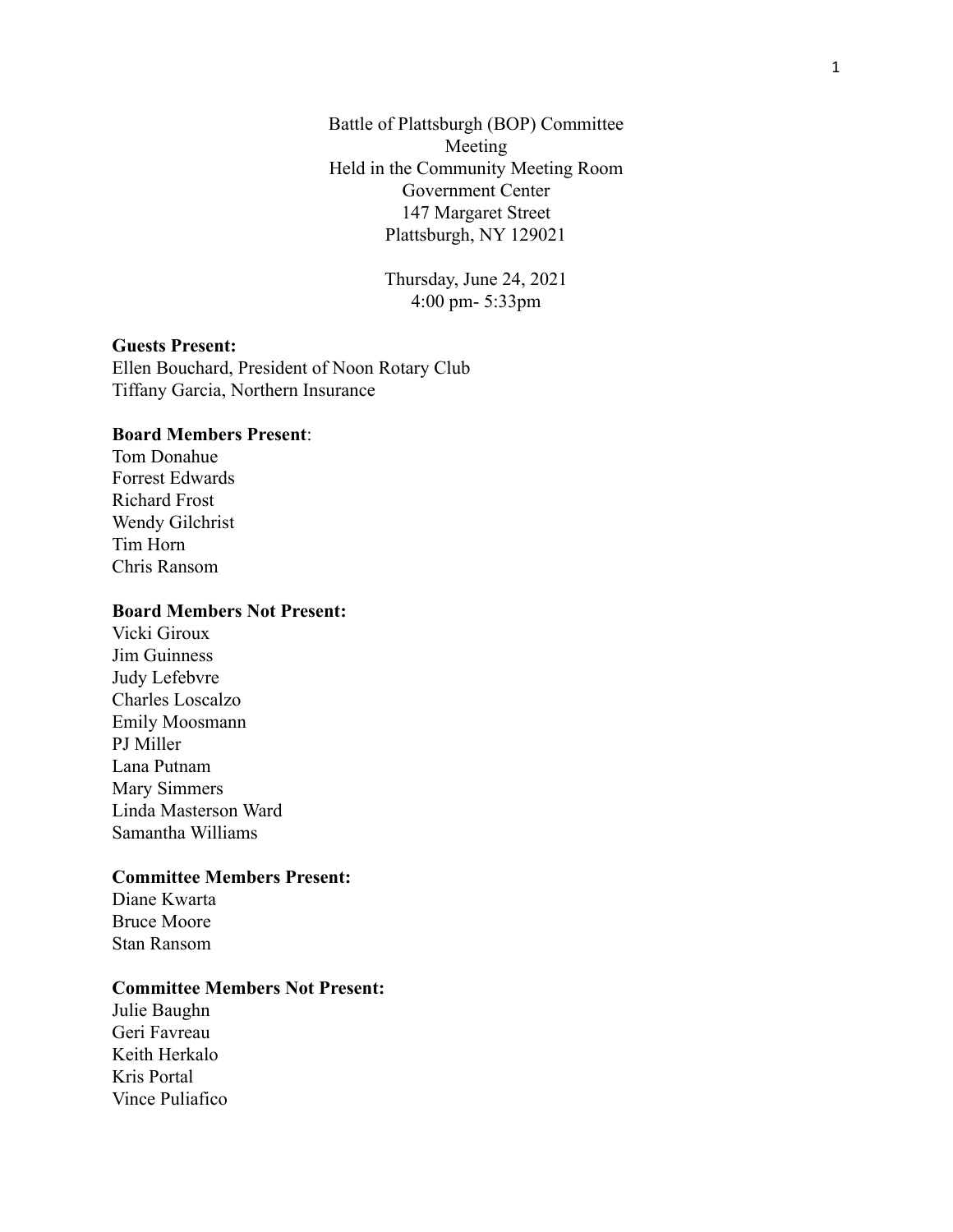Mark Sand

#### **No Advisors Present:**

#### **Advisors Not Present:**

Kit Booth Bruce Carlin Craig Russell Gary VanCour

#### **Welcome and Agenda**

President, Tom Donahue called the meeting of the Battle of Plattsburgh to order at 4:00pm and welcomed everyone.

Tom Donahue asked Tiffany Garcia to speak first, followed by Ellen Bouchard as they both need to leave early.

#### **Insurance**

Tiffany described what she understood about our insurance coverage and what the City of Plattsburgh needs from us. Tom mentioned that the City wants an event rider. Tom updated her on some information he has including some statements in the agreement the City had provided. Tom will send Tiffany the agreement and Tiffany will read and check with our insurance carriers. Tiffany said that a run is a concern to most carriers. The run has a name: Cannonball Run. The policy must name the run as the Cannonball Run. Tiffany will consult with our insurance carriers and let us know.

#### **Rotary**

Ellen Bouchard described what Rotary would like to do for events at the 2021 Battle of Plattsburgh Commemoration. They would like to do a "Battle of the Birds for the "Bed Race". The Birds would be Birdy from Plattsburgh State and Roducky, the Rotary Duck. Tom suggested adding the Battle of Plattsburgh Rooster. Ellen felt the Rooster could be added. She suggested that this race be held from about 11am to 12 noon on Saturday, before the parade. She suggested a second race following the Parade and the Beat Retreat. The birds would choose the type of race. Types being considered are tricycle and obstacle course. Raffle tickets will be sold. The winners' names would be pulled out of a hat. Winners for each race would be a gift certificate. The winners must be present to win. Ellen said that Rotary still wants to have Duck Central near the monument. They hope to announce the winners of their annual vacation raffle at Battle of Plattsburgh. Rotary is planning to fill the roles of Parade Marshalls this year and volunteer in other ways.

#### **City**

Tom Donahue said that the City of Plattsburgh provided an agreement to the 1814 Battle of Plattsburgh Commemoration. It basically gives the Battle of Plattsburgh Commemoration the in-kind services it provided in the past based on that the Commemoration is a "cultural activity". They said the value of the in-kind services is about \$18,000. Tom has been reviewing the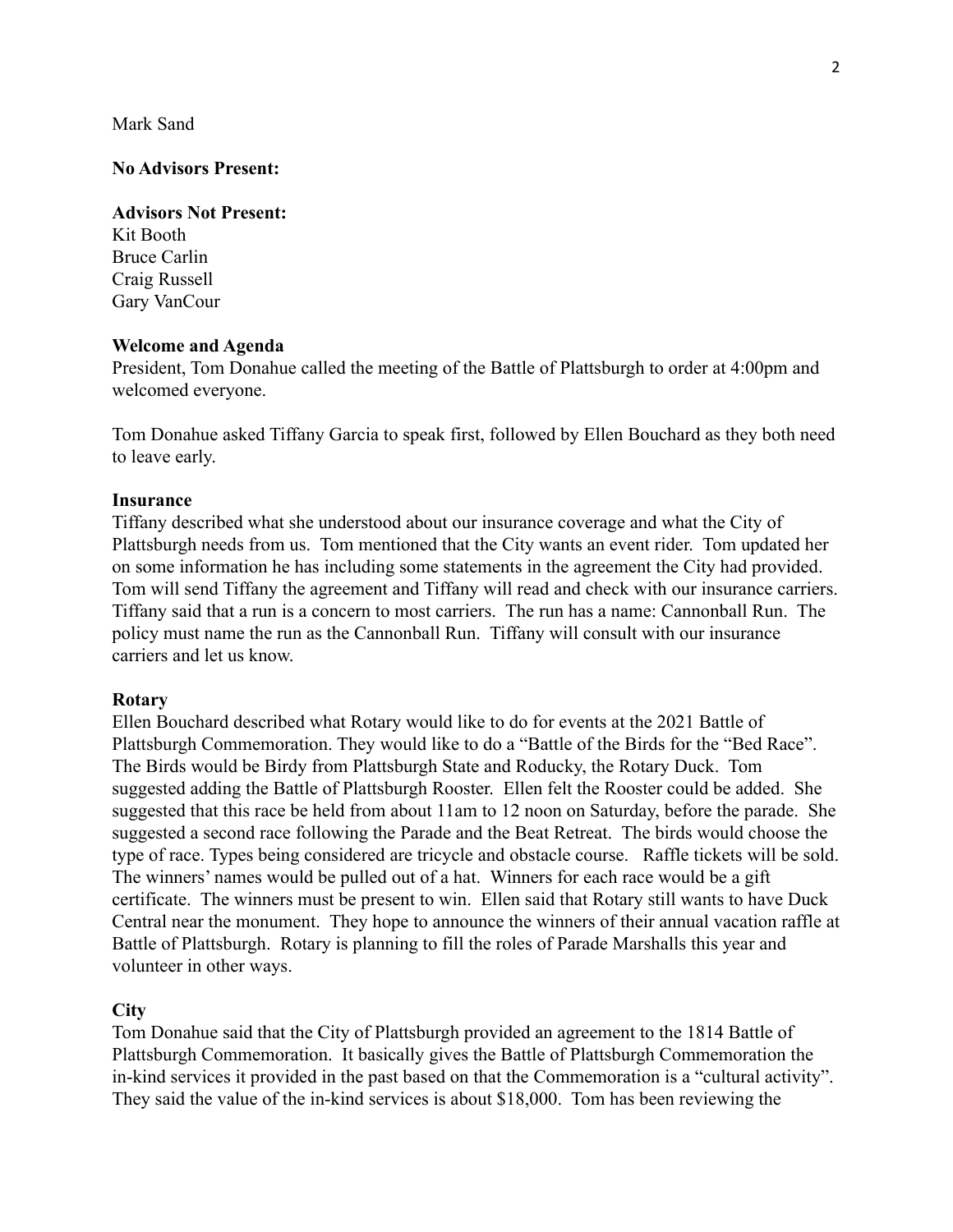agreement and there are some changes that need to be made. He will email a copy to Tiffany Garcia so that she can check on the insurance coverage issues.

### **Fire Truck Pull**

A fire truck pull is being planned for (probably) Sunday morning. The length of the pull will be 18 feet and 14 inches (1814). Mary Simmer is working on the Fire Truck Pull.

### **Mall Display**

Tom said the mall panel/mural is almost complete. The main panel is 13' by 5' and there are 2 side panels. He thinks the unveiling may be the first week in July and asked for the members of the 1814 Battle of Plattsburgh Committee, Board and Advisors attend in costume.

### **Public Relations**

Linda Ward has been working with The Sun. They may also give us a quote on a map and a map and program for the Commemoration. Linda is also working with McKenzie Delise who may help us.

### **Go Fund Me**

Tom said that a Go Fund Me has been created by Emily Moosmann and Bruce Carlin. Forrest Edwards is the Administrator. Forrest tried it and was able to successfully donate. He urges everyone to check it out and share it. He thinks the fee is perhaps 3%. Tom suggested adding to our posters.

#### **Valcour Brewing Kick Off**

Tom reported that Lana Putnam is working hard on the Valcour Brewing events. Instead of a contest among brewers, there may be a beer tasting. There will be clowns, characters from McDonalds. Pepsi may donate drinks. The "smoke room" to teach about fires will be there.

Tom mailed a letter to local school superintendents to suggest a historical field trip for children on the Battle of Plattsburgh to be held on the fields outside of the Valcour Brewing Company.

There will be music outside the Valcour Brewing Company. "All About the Base" will be one band. They will play for 3 hours. There will be a 60-foot tent. The tent could be moved the next day.

Forrest will talk with Meghan Weeden about the Adirondack Young Professionals helping at the Valcour Brewing event.

The welcome on the balcony is still planned…maybe 6:30pm. Maybe a few dignitaries.

Valcour Brewing will be the "Israel Green Tavern" for Thursday. The staff plans to dress in costume. They plan to provide a 10% discount on meals for button holders.

The next day Busters has agreed to be the "Israel Green's Tavern". Busters has offered to host a fund raiser for Battle of Plattsburgh at Busters.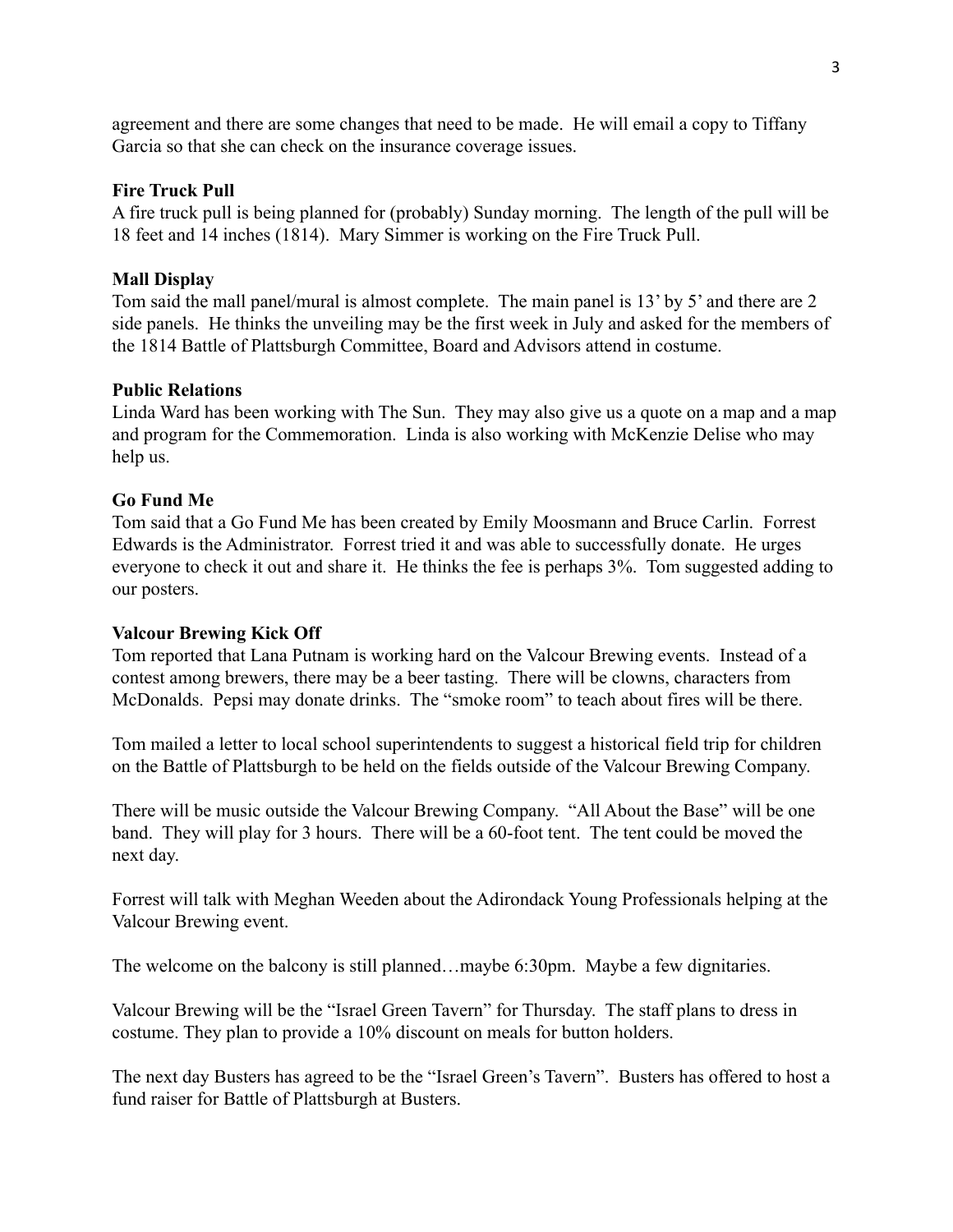#### **Music**

Tom reported that USS Hennley, Sweet Adelines, Sailing Masters (\$1,200.), Norwich University (\$1,600.), Plattsburgh Fife and Drum, Army Reserve are all interested in participating. Army Reserve will do its climbing wall at the top of Trinity Park. We are interested in local bands who would like to participate.

### **Fireworks**

The City has said that the only place we will be allowed to have the fireworks this year is off the city beach. Forrest volunteered to see where the fireworks on  $4<sup>th</sup>$  of July can be seen. We cannot do the fireworks off the pier at Centennial Park as the pier is unsafe and it will not be repaired by September. Tom will check with Rouses Point to see where they get their fireworks. Eaglefeather is willing to pay for the fireworks. The City is using Clauss for fireworks for the  $4<sup>th</sup>$ of July.

### **Trinity Park**

Tom said that we need someone to coordinate the vendors in Trinity Park. We (1814 inc.) invite the vendors. The vendors must apply to the city and pay \$35. Battle of Plattsburgh does not receive any funds from the vendors. Tom suggested asking for donations from the vendors.

Rich Frost suggested that we may need to separate commercial vendors from local non-profits such as Boy Scouts in our decisions as to who is given space at Trinity Park. There was a discussion on how many vendors are needed. Six food vendors were one consideration. There may be 1-3 Boy Scout Troops involved. The OA (Order of the Arrow) Boy scouts may be on the corner, in front. They are aligned more with the history of the event.

There are only 3 electrical sources in Trinity Park for vendors to use. Vendors can bring their own generators, but the generators are very noisy. The parking lot behind Koffee Kate and across from Irises has been used in the past for vendors. There is only 1 electrical source there.

There will be a large tent in Trinity Park with space and set up with a sound system at one end for musicians and other entertainment. Friday evening Towne Meeting will be performing in Trinity Park in the tent.

#### **Tents**

Tents are very important but also very expensive. We have quotes from Taylor and Fosters. Neither gave us a discount. Taylor would allow cancellation, but Fosters would not allow any cancellation once a contract is signed. Forrest volunteered to talk with Taylor Rental to see if they could help.

#### **Budget**

Forrest Edwards reviewed the budget information. We need to raise \$36,750. to host a successful Battle of Plattsburgh Commemoration this year. The \$36,750 includes the \$10,000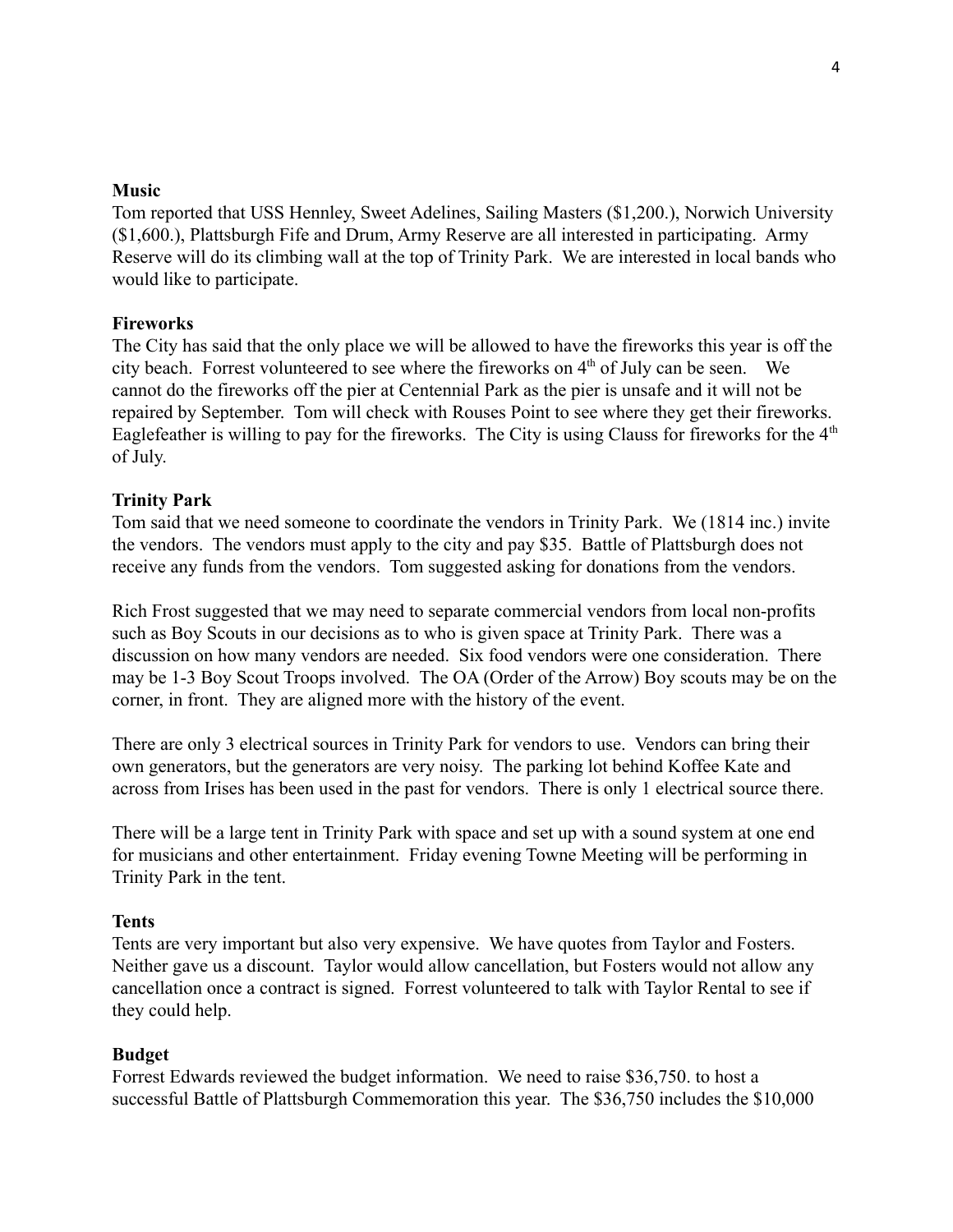for the band which we will not be having this year. If that \$10,000 is subtracted, we will need to raise \$26,750. We have contracted Bear Tracks for \$1,200. Tents are a huge expense. We have not contracted for them yet.

# **Raffle**

Forrest suggested a raffle might be a good fund raiser. He mentioned Northeast Printing could print the tickets. We could start selling raffle tickets in July.

#### **Buttons**

Right now, we are planning to sell buttons. The cost per button for 2021 has not been determined. In 2019 buttons were sold for \$15. Buttons were required for individuals 18 years old and over.

### **Sponsorship**

Forrest volunteered to make some phone calls.

#### **Posters**

Deadline for the poster was delayed but should be done the first week in July.

### **History Talks**

Rich Frost has talks scheduled for Friday evening (2 talks) and Saturday (3 talks). Bruce will check to make sure that the nave of Trinity Church is available for hosting the talks on Friday night from around 5pm to 6:30pm. The church can seat about 50. Rich is planning to use the War pf 1812 Museum for 3 talks on Saturday. Each talk will be about 35 minutes each. The talks will begin about 9:30am.

#### **Rotary**

Forrest will check with Rotary to see what Rotary can contribute on July 1. Forrest will ask the incoming President Nicole Laurin what Noon Rotary can contribute to the Battle of Plattsburgh. Forrest thinks it may be \$1,000. or more.

#### **Volunteers**

Diane Kwarta and Time Horn. reported Mary Simmers made a volunteer sign-up sheet for Lana.

#### **Boy Scouts**

Diane will bring up the Cannon Ball Run and boy scouts assistance at the District Committee meeting.

#### **Entertainment – Musicians**

Wendy Gilchrist said that Bear Tracks will cost \$1,200. for 3 hours.

#### **Riverside Cemetery Ceremony**

Tim Horn reported that he has the program for Riverside Cemetery Ceremony planned. He needs a guest speaker to speak for about 10 minutes and he needs a bugler. He has the participants lined up. He had questions about the invitations including who does them. Tom said that Linda